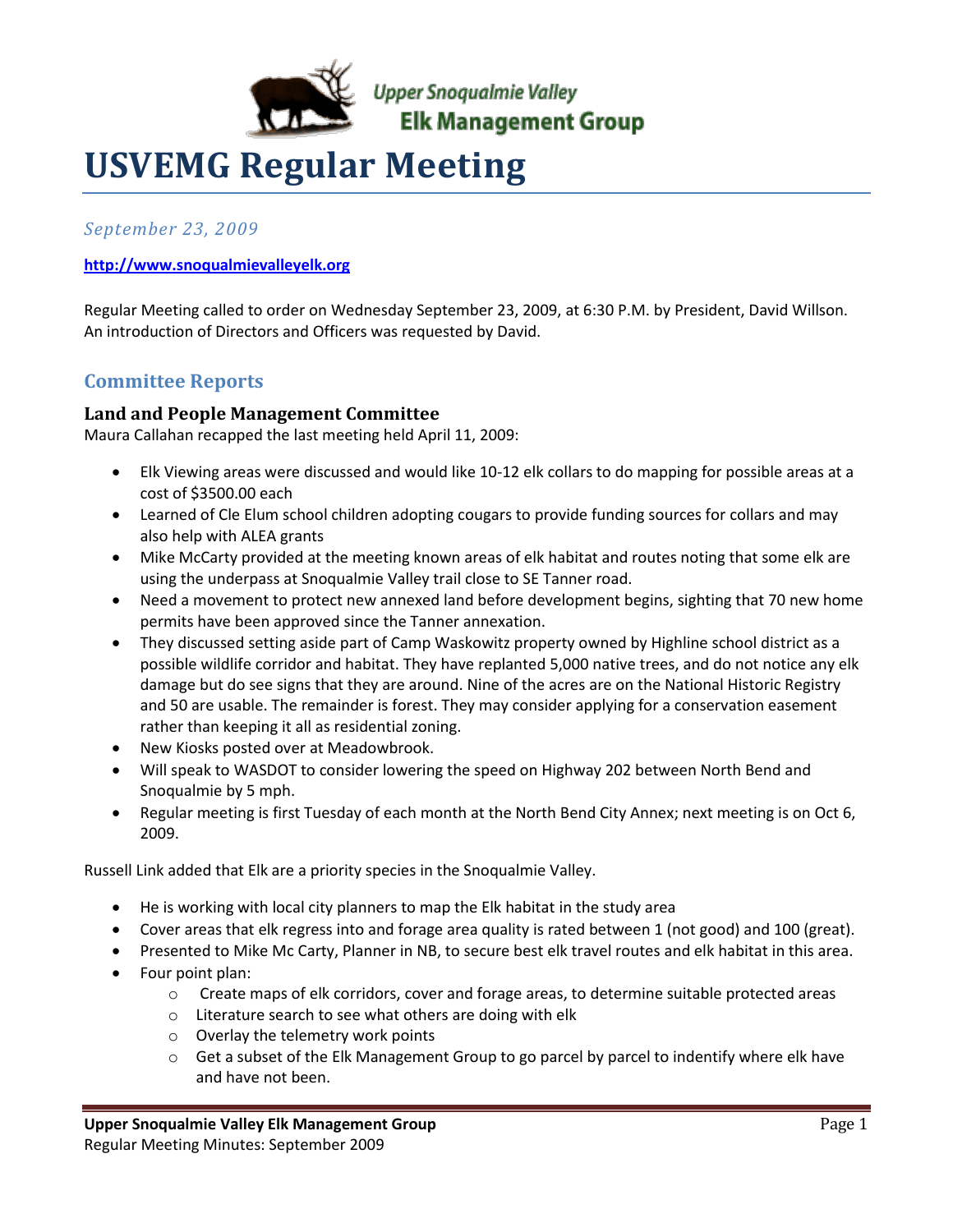

No estimate of forage or cover area acres yet.

#### **Elk Management Committee**

Harold Erland informed the group of 30 confirmed elk vehicle fatalities along I-90 and that last night a motorcycle rider hit and elk on North Bend Way and is in critical condition. The elk died at the scene.

- Still needs funding to help collar and track the elk. Suggestion to use reflective tabs or tape to help in identifying sighted elk.
- Tom added that he trained five new people in telemetry; another training session is scheduled for tomorrow at 6:30 am. More dates will be scheduled in October.
- A presentation to Mountains to Sound Greenway and North Bend Budget planners was made by the group. The details of North Bend's budget will not be known until early October.
- Wants to work jointly with North Bend and Snoqualmie city planners.
- Moved next meeting to October  $8<sup>th</sup>$ , 6:00 pm at North Bend City Hall.
- Need elk sighting data on the new annexed areas and asked residents to call 1-888-ELK-HERD with elk sighting information.

#### **Public Awareness, Education and Outreach Committee**

Kalli Willson and all thanked Breanna Trygg for her service to the Elk Management Group. Breanna, gave a presentation on the Education Committee Strategic plan for the next three to five years. The Core includes:

- Creating a Legitimate reputation for the organization
- Keeping Snoqualmie Valley Residents informed of this group and volunteer opportunities
- Holding public meetings to help disseminate information
- Outreach to community leaders to inform the larger community
- Make EMG activities community based and visible
- Work with local school to involve them in process (policy, education, science)
- Create and maintain the EMG website to include a neural unbiased site containing factual information
- Regular posting of documents, meeting information, agenda, minutes
- Last, create a sustainable long-term elk management plan.

They have the following positions that they need to fill:

- Press Representative
- Volunteer Coordinator
- Festival and Public Outreach Volunteer
- Class room and Field Trip Volunteers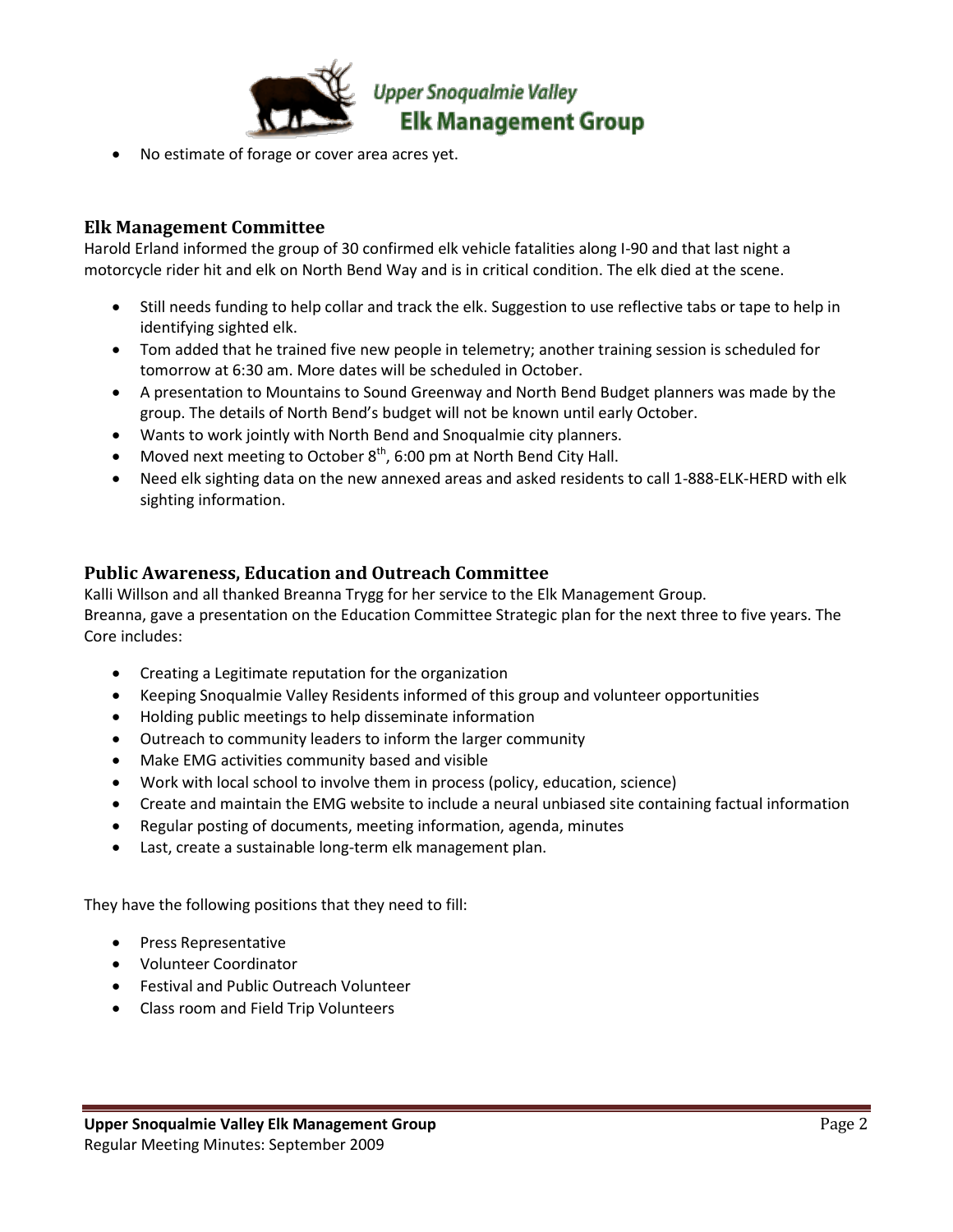

Breanna added that they would like to obtain a grant from the Pacific Education Institute to support K- 12 education. They also will link AmeriCorps staff to USVEMG.

David Willson asked for an introduction of new attendees and all were welcomed by the group.

Recess

## **Board Role Call**

#### *Present*

President: David Willson; Vice President: Jim Gildersleeve Treasurer: Ryan Kolodejchuk; Secretary: Gary Fancher; Hunters: Joe Merclich, Commercial, non-agricultural land owners: Harold Erland; Meadowbrook Farm Preservation Association: Sam Metzler; Wildlife Advocate: Maura Callahan, David Bach; Citizen at large: Dianna Phillips, United States Forest Service: Sonny Paz; Small Property Owner: Don Hacherl; Citizen at large: Phil Cassidy.

#### *Absent*

Hunters: Mark Belaire; Timber land owners: Tim McBride; Commercial, non-agricultural land owners: Matt Campbell; Agricultural land owners: Scott Stringfellow, Nels Melgaard; Citizen at large: Reed Simms

#### 1) **Treasurers Report**

The Bank of America account balance is \$1475.93, after a \$350 check was paid. There are 28 total members, two are honorary. The Bank has erroneously charged us a service fee and the treasure is looking into this and will have it corrected.

Harold made a motion to approve the report and Dianna seconded. The motion was unanimously approved.

**2) Minutes of the July Meeting minutes** Joe made the motion to approve the minutes **as amended** and Maura seconded. After discussion the motion was approved.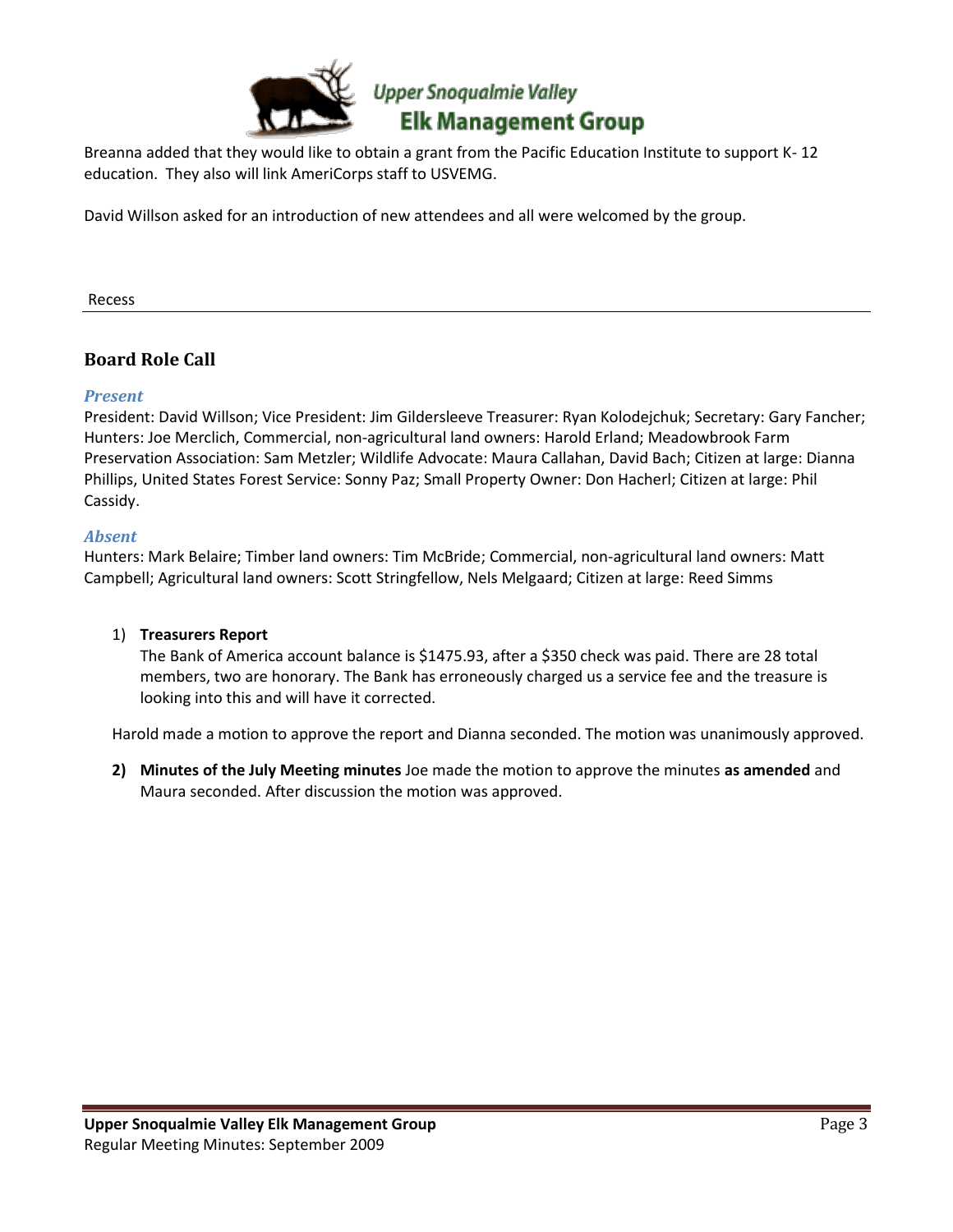

3) **Membership By-laws Revision**, Second Reading was made:

#### **Proposed Amendment 2:**

*A petition to amend the bylaws submitted on behalf of Ryan Kolodejchuk, David Willson, and Jim Gildersleeve on August 3, 2009, is as follows:* 

#### **Summary:**

Modify the membership year to begin on July 1 and end on June 30. Membership dues are \$10 with no proration.

#### **Actual language:**

3.2 Membership is open to all interested persons who pay the annual dues of \$10. Official representatives of governmental entities, or Indian Tribes are members without a dues assessment. Membership runs from June 1 through May 31 July 1 through June 30 of each year and begins in 2009. Dues for persons joining during the year will be prorated and cost a \$1.00 for each month remaining in the membership year. Non-members may attend meetings of the "Group as a whole," but only as observers. They enjoy no right to recognition by the President, or Presiding Officer.

Ryan made a motion to amend the bylaws as reflected and Jim seconded. The motion was approved.

- 4) **Authorization to release a letter of notice and invitation to Department of Transportation regarding road safety**. A reading of the letter was made. Harold made motion to approve it and Gary seconded it. After discussion, the letter was approved.
- 5) **Conversion of the Forest Service Director position to a non-voting advisory stakeholder role**. Don made motion and Ryan seconded. The motion was approved. A notice was made that removing this role from the directors changes an addendum to the By-Laws. We will revisit this motion and reconsider it next month in order to also change the By-laws.
- 6) **Review and approval of the donation thank you letter**. The letter was read to the group. We have applied for status but not yet approved. David made the motion and Ryan seconded. The letter will not be sent until the confirmation of the 501 (C) (3) status.

### **Good of the Order**

Maura asked that her name be added to the Website for the Land and People Management Committee.

Kalli asked who will be approving the website changes and comments. This will be a discussion planned for our next board meeting. Jim asked for us to consider delegating some authority to the executive board to act on many routine and regular duties. Jim reminded the group that these are powers that are typically delegated to the President that can be completed without further group involvement. He asked all to think about and identifying what actions might fall in that area for future consideration. Tom raised that the telemetry group functions and calendar is something that he would like to maintain without submitting for approval. Harold raised that letters of invitation sent by Committee Chairs are something that do not need to be approved.